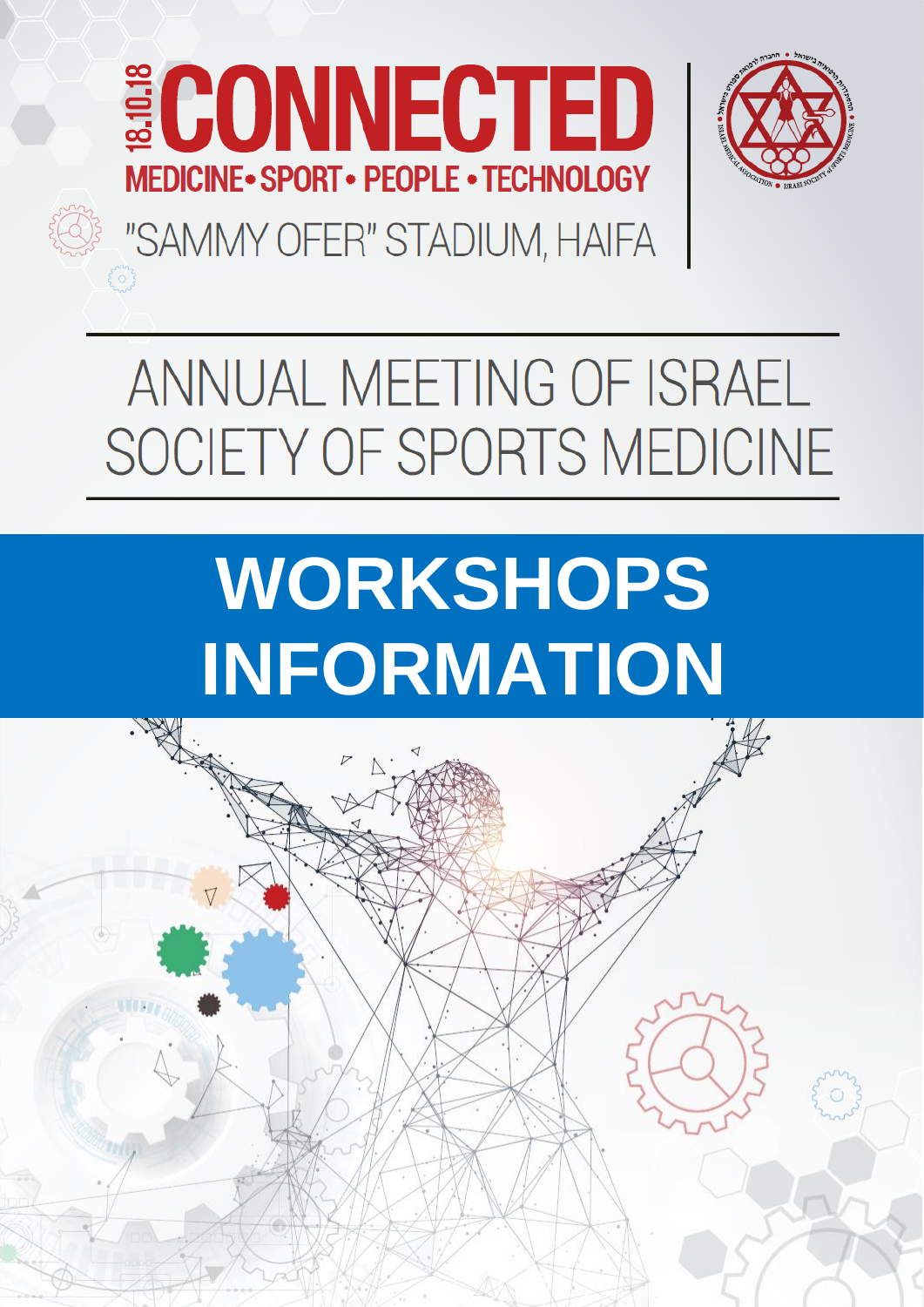





#### **General Notes:**

- The 4 workshops are taking place **at different venues** and **on different dates** than the Meeting.
- All workshops programs are subject to changes.

## Physiotherapy Workshop (Day 1) **ACL Rehabilitation and RTP Decision Making**

**Venue:** [Sportan Haifa](http://www.sportan.org.il/%D7%9E%D7%99%D7%93%D7%A2_%D7%A1%D7%A4%D7%95%D7%A8%D7%98%D7%9F_%D7%97%D7%99%D7%A4%D7%94) **Date: 16.10.18**, Tuesday **Time:** 08:00-17:00 **Moderator:** Enda King ,Ireland **Program:**

#### **הסדנה תעסוק ב:**

- מגבלות וקשיים בשיקום לאחר שיחזור ACL
- תהליכי איחוי השתלים השונים בהם נעשה שימוש
	- פיתוח יכולות כוח וכוח מתפרץ בתהליך השיקום
- היבטים בקבלת החלטות להחזרת הספורטאי לשגרת אימונים מלאה
	- הסדנא תכלול חומר עיוני ותרגול מעשי

## Physiotherapy Workshop (Day 2) **Athletic Hip and Groin Pain**

**Venue:** [Sportan Haifa](http://www.sportan.org.il/%D7%9E%D7%99%D7%93%D7%A2_%D7%A1%D7%A4%D7%95%D7%A8%D7%98%D7%9F_%D7%97%D7%99%D7%A4%D7%94) **Date: 17.10.18**, Wednesday **Time:** 08:00-17:00 **Moderator:** Enda King ,Ireland **Program:**

> הסדנה תעסוק בסקירת הגורמים האפשריים לכאבי ירך ומפשעה, עריכת אבחנה מבדלת, שיטות טיפול, שיקום והיבטים בקבלת החלטות להחזרת הספורטאי לשגרת אימונים מלאה.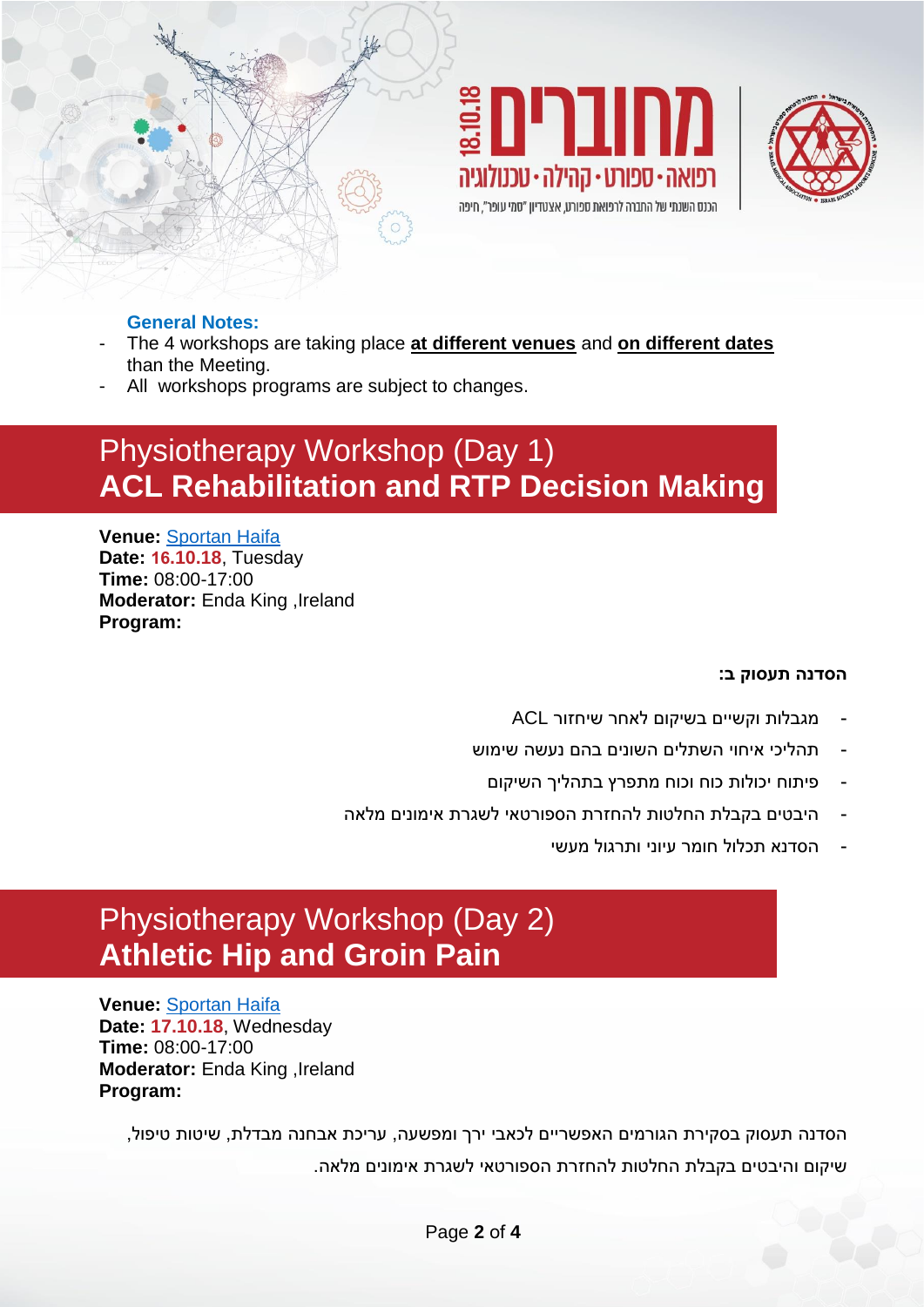





## Physiological Workshop **3 rd Sports Medicine Workshop on Cardiopulmonary Exercise Testing**

**Venue:** University of Haifa **Date: 19.10.18**, Friday **Time:** 08:30-13:00 **Moderator:** TBD **Program:**

### Chairpersons: **Ronen Reuveny, Israel**

### **Peter Brubaker, USA**

| 08:30-08:40 | Introduction to our 3 <sup>rd</sup> CPET workshop <b>Ron Golan, Israel</b> |
|-------------|----------------------------------------------------------------------------|
| 08:40-09:10 | Cardiopulmonary Exercise Testing: Rational and Applications -              |
|             | Omri Inbar, Israel                                                         |
| 09:10-09:30 | An update on CPET protocols Omri Inbar, Israel                             |
| 09:30-10:00 | CPET in Patients with Congenital Heart Diseases Gur Mainzer, Israel        |
| 10:00-10:30 | Spupra-Maximal Testing in Obese Children Gur Mainzer, Israel               |
| 10:30-11:00 | <b>Coffee Break</b>                                                        |
| 11:00-11:30 | A case study of CPET in HFpEF before and after exercise and diet           |
|             | interventions Peter Brubaker, USA                                          |
| 11:30-12:00 | Advanced in respiratory pathophysiology during exercise in chronic lung    |
|             | disease Ronen Reuveny, Israel                                              |
| 12:00-12:30 | Chronic post-thrombotic leg vein obstruction: An under-recognized cause    |
|             | of exercise limitation Mike Segel, Israel                                  |
| 12:30-13:00 | Exercise intolerance in patients with heart failure and COPD: A search for |
|             | the best discriminator <b>Ron Golan, Israel</b>                            |